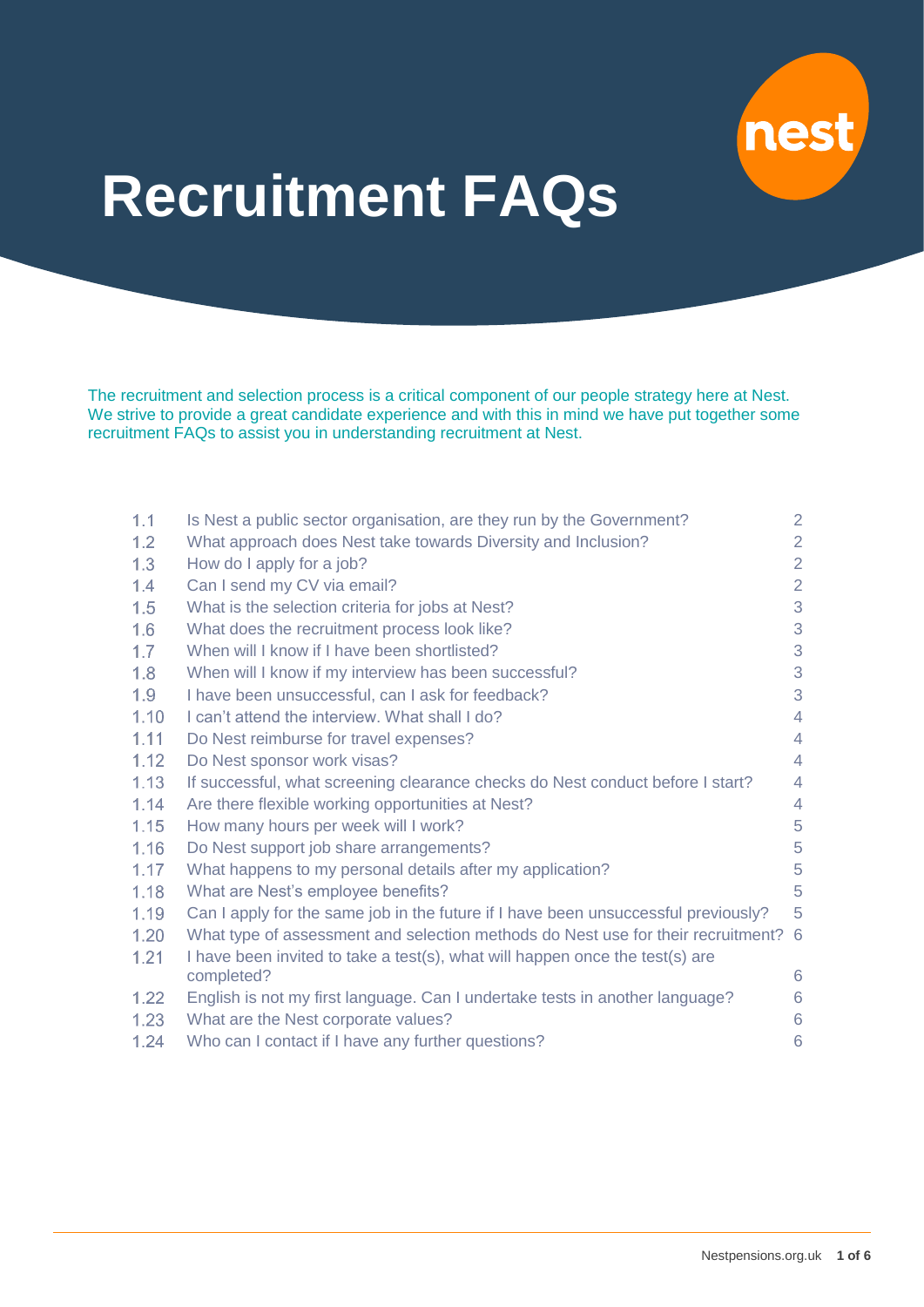#### $1.1$ **Is Nest a public sector organisation, are they run by the Government?**

<span id="page-1-0"></span>Nest is a public corporation that are accountable to Parliament through the Department for Work and Pensions. However, Nest is generally independent of government in its day-to-day decisions. We are run by an independent board of trustees.



▲ [Back to the top](#page-0-0)

#### <span id="page-1-1"></span>**What approach does Nest take towards Diversity and Inclusion?**

Nest are committed to equality, diversity and inclusion. We strive to ensure we're inclusive across all nine of the legal protected characteristics and to individuals from lower socio-economic backgrounds. Nest also strive to create an environment where staff feel empowered, developed and can be themselves at work. All job applicants and staff are treated in accordance with Nest's diversity and inclusion policy.



## <span id="page-1-2"></span>**How do I apply for a job?**

Please select here: [view current vacancies](https://ce0238li.webitrent.com/ce0238li_webrecruitment/wrd/run/ETREC106GF.display_srch_all?WVID=98767400YS&LANG=USA) or select the link on the main page of the careers website. Once you have viewed the vacancy you wish to apply for please select the *'apply online*' button and follow the instructions. Our application process should only take you a few minutes.



▲ [Back to the top](#page-0-0)

# <span id="page-1-3"></span> **Can I send my CV via email?**

We would prefer you to send your CV to us as part of your online job application. If you are unable to do so please email [Careers@Nestcorporation.org.uk](mailto:Careers@nestcorporation.org.uk) for alternative ways to apply.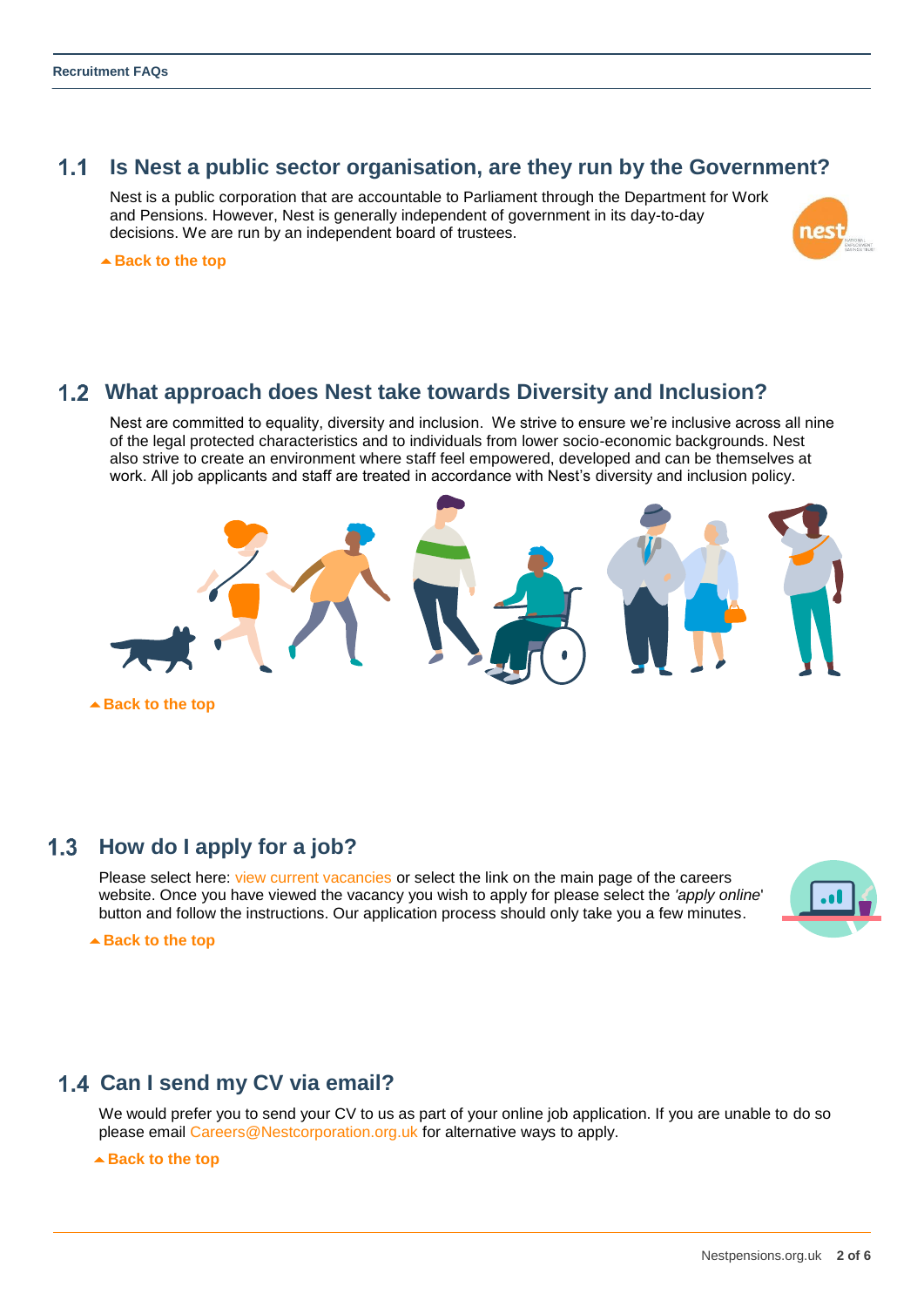# <span id="page-2-0"></span>**What is the selection criteria for jobs at Nest?**

The key skills and personal attributes section of the job advert will highlight the selection criteria for each role.

▲ [Back to the top](#page-0-0)

# <span id="page-2-1"></span>**What does the recruitment process look like?**

Please see our candidate journey roadmap which highlights the typical steps within the Nest recruitment process.

▲ [Back to the top](#page-0-0)

# <span id="page-2-2"></span>**When will I know if I have been shortlisted?**

We will contact you directly or through your recruitment agency if applicable if you have been shortlisted to progress to the next stage of the recruitment process.

▲ [Back to the top](#page-0-0)



## <span id="page-2-3"></span>**When will I know if my interview has been successful?**

This depends on the number of candidates being interviewed but we will let you know the expected turnaround time for all interviews and for a decision to be made.

▲ [Back to the top](#page-0-0)

## <span id="page-2-4"></span> **I have been unsuccessful, can I ask for feedback?**

Yes, we strive to give constructive feedback for all candidates.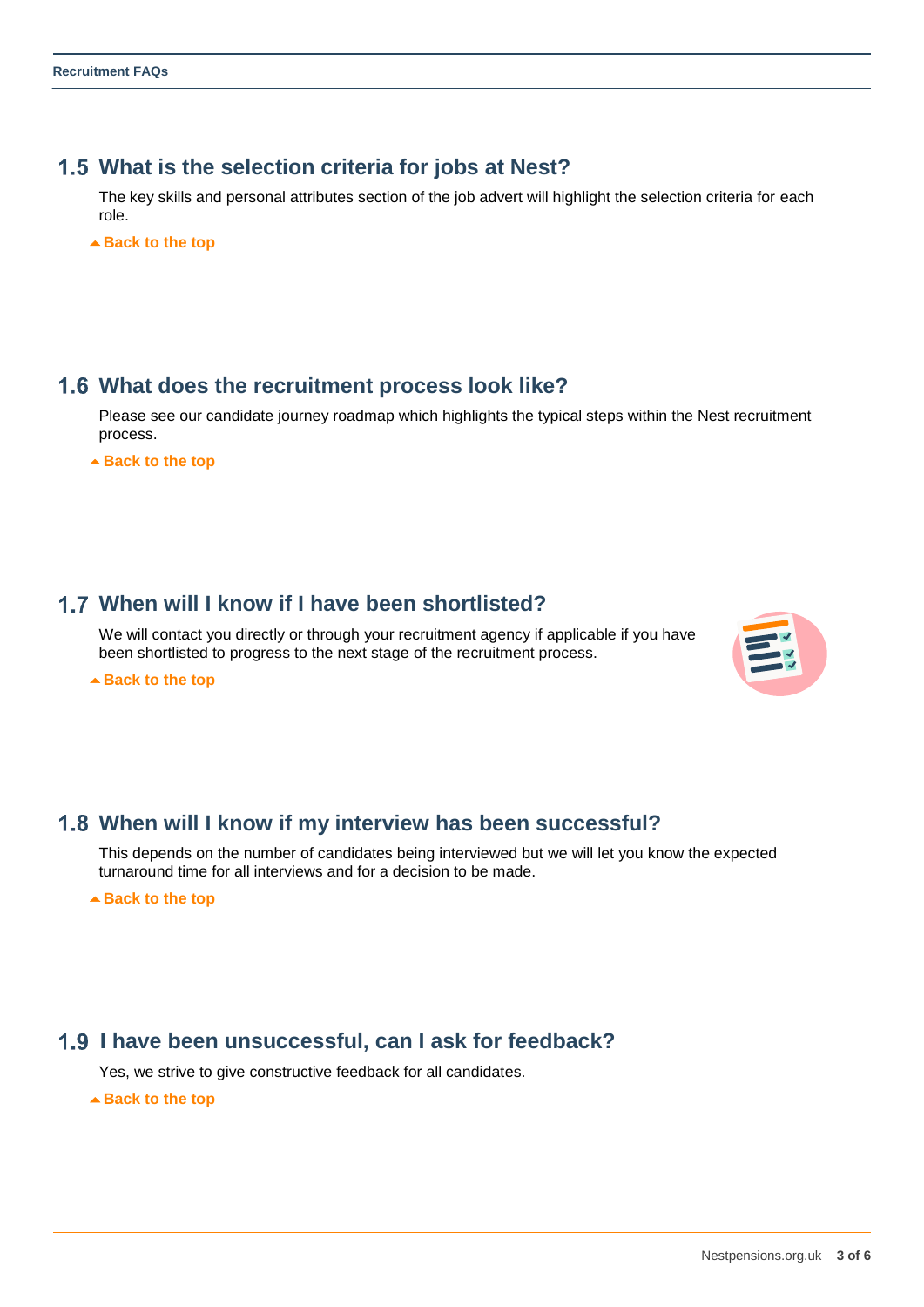# **I can't attend the interview. What shall I do?**

<span id="page-3-0"></span> Please inform us of your interview availability and we'll do our best to reschedule. Please note if you are unavailable for an extended period of time it may not be possible for us to reschedule. We will inform you if this is the case.

▲ [Back to the top](#page-0-0)

#### $1.11$ **Do Nest reimburse for travel expenses?**

<span id="page-3-1"></span>Being a public corporation, all company finances are allocated to Nest from the Department of Work and Pensions. Therefore we are unable to use public money to reimburse travel expenses.

▲ [Back to the top](#page-0-0)

# **1.12 Do Nest sponsor work visas?**

<span id="page-3-2"></span>Being a public corporation, all company finances are allocated to Nest from the Department of Work and Pensions. Therefore we are unable to use public money to provide visa sponsorship.

▲ [Back to the top](#page-0-0)

## **If successful, what screening clearance checks do Nest conduct before I start?**

<span id="page-3-3"></span>Nest instruct a third party screening supplier to conduct a series of checks in line with the screening levels of the Financial Services industry. These checks include DBS, employment history and identification to name a few.

**[Back to the top](#page-0-0)**

# **Are there flexible working opportunities at Nest?**

<span id="page-3-4"></span> Yes Nest support flexible working. We encourage a good work life balance and support staff wellbeing.







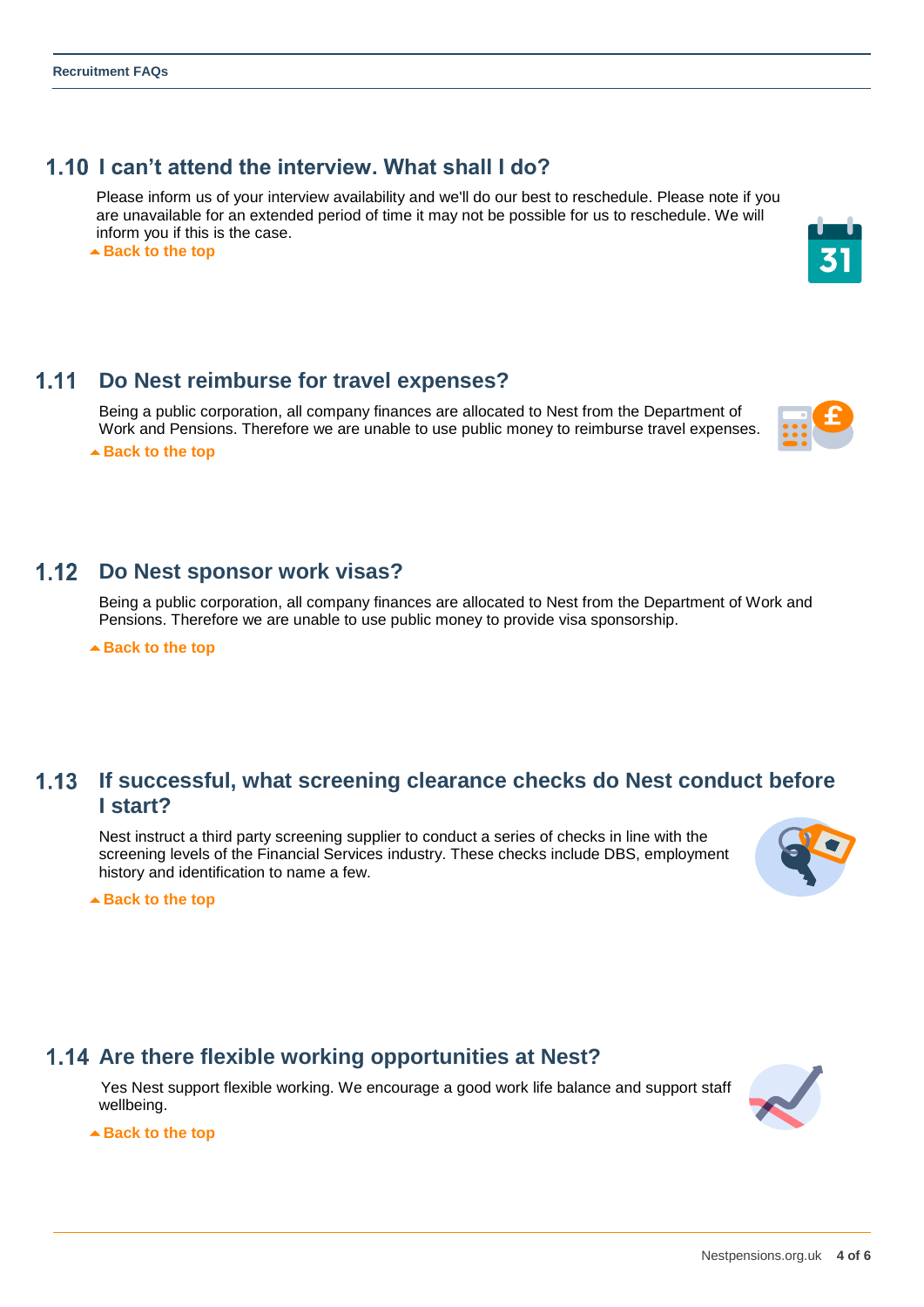# **1.15 How many hours per week will I work?**

<span id="page-4-0"></span>Our standard working hours are 37.5 hours per week. However we support flexible working. ▲ [Back to the top](#page-0-0)

# **Do Nest support job share arrangements?**

<span id="page-4-1"></span>Yes. In line with flexible working Nest support job sharing. **[Back to the top](#page-0-0)**

#### **What happens to my personal details after my application?**

<span id="page-4-2"></span>We keep personal details of all applicants for a period of 12 months after which the data is deleted. If you are successful in securing a job at Nest all data is held for 7 years after your employment end date and is deleted thereafter.

▲ [Back to the top](#page-0-0)

# **What are Nest's employee benefits?**

<span id="page-4-3"></span>Nest's benefits can be accessed here and on the benefits section of our careers on this website.

▲ [Back to the top](#page-0-0)

# <span id="page-4-4"></span>**Can I apply for the same job in the future if I have been unsuccessful previously?**

Absolutely yes. Nest welcome job applications from anyone. We would hate for someone to be deterred from applying for a vacancy due to being unsuccessful in the past. ▲ [Back to the top](#page-0-0)